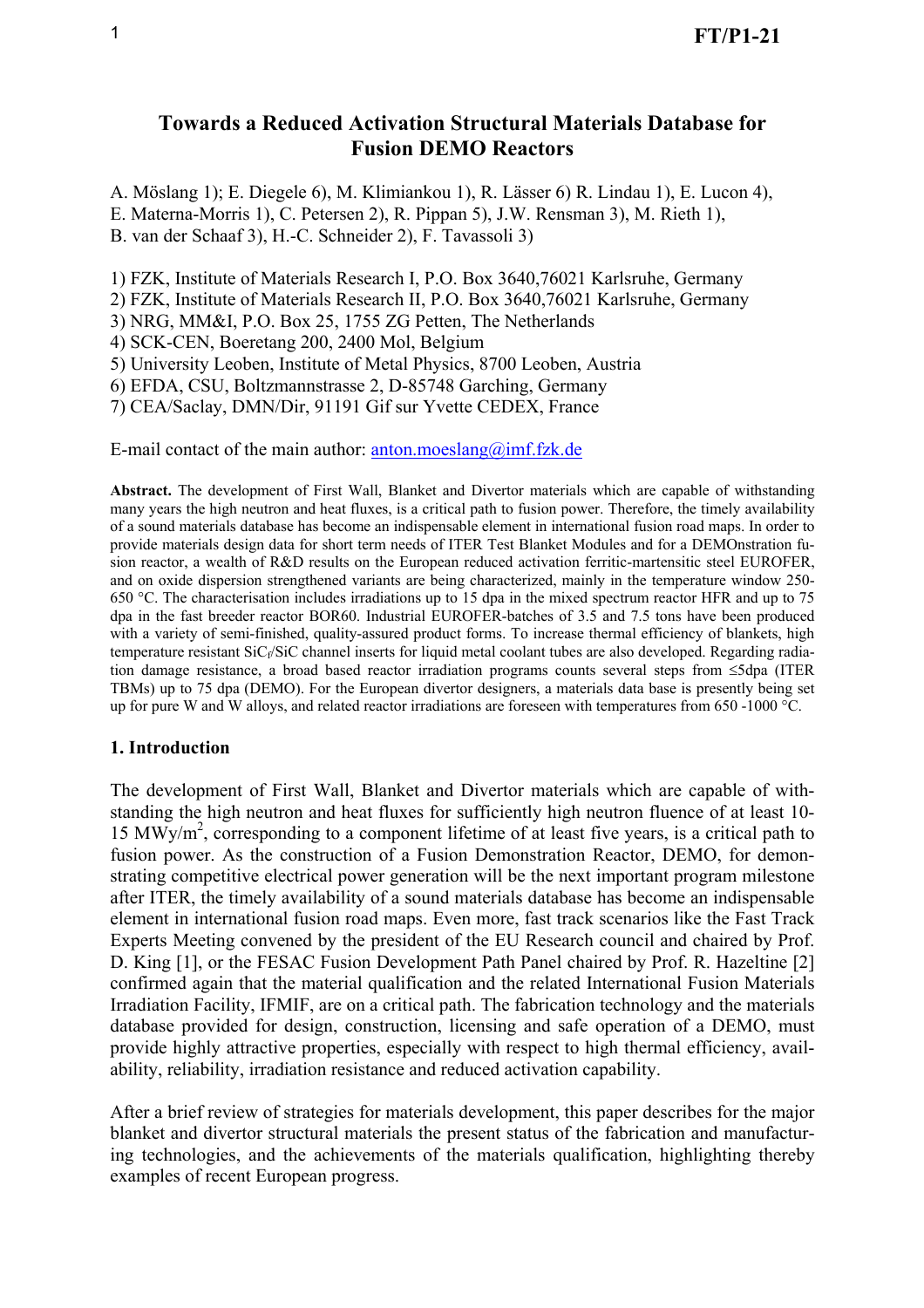## **2. Strategies for materials development**

Supported by the "broader approach" discussions of the ITER negotiations, the major elements of formally developed [3] global fusion strategy scenarios have become very similar in the different parties. Figure 1 shows an example of an updated related road map [4]. The mentioned criteria have led to a worldwide concentration of the R&D efforts towards a few materials classes that are presently being developed in a largely coordinated manner under the umbrella of an IEA implementing agreement (ANNEX-II). For blanket applications, these are the structural materials classes of the RAFM steels (including nanodispersion strengthened variants), the vanadium alloys and the SiC fibre reinforced ceramic SiC composites. Although all three classes fulfil already today major requirements of reduced activation capability, the different materials are hardly comparable because the level of knowledge differs remarkably. The presently investigated vanadium alloys have an attractive combination of thermo-physical properties, high temperature strength and nuclear inventory decay, tend however after irradiation below about 420 °C to severe fracture toughness degradation and because of the pick-up of interstitial impurities (O, C, N) to pronounced embrittlement above about 550 °C. SiC/SiC composites feature attractive short and medium term nuclear inventories and high temperature strength. However, their structural integrity for high neutron doses must be fundamentally demonstrated, and besides pending structural design criteria the fabrication technology for large SiC/SiC components is not yet available. In view of the extreme heat load of helium gas cooled divertor concepts in some PPCS studies, the favoured materials are at present nanodispersion strengthened refractory alloys (e.g. W-La<sub>2</sub>O<sub>3</sub>) and W tiles at the plasma side, and high temperature resistant oxide dispersion strengthened (ODS) RAF steels at the backbone side.



*FIG. 1: Cross-linking between the materials development and the fusion road map according to [4].* 

Reduced activation ferritic martensitic (RAFM) have by far the most advanced technological base of the three candidates and therefore became the reference as structural material for ITER test blanket modules (TBMs) and DEMO blankets in all parties:

- ITER: In order to get fully qualified TBMs assembled at the beginning of the operation phase I (around 2015), a detailed engineering design as well as fabrication and testing of TBMs is required already during 2006-2009 (Fig. 1). The ensuing activities (2010-2015) include fabrication, assembly and acceptance tests of final TBMs [5].
- DEMO: While the displacement damage level in ITER TBMs does not exceed about 3dpa (displacements per atoms) during the entire lifetime, 25-30 dpa will be achieved in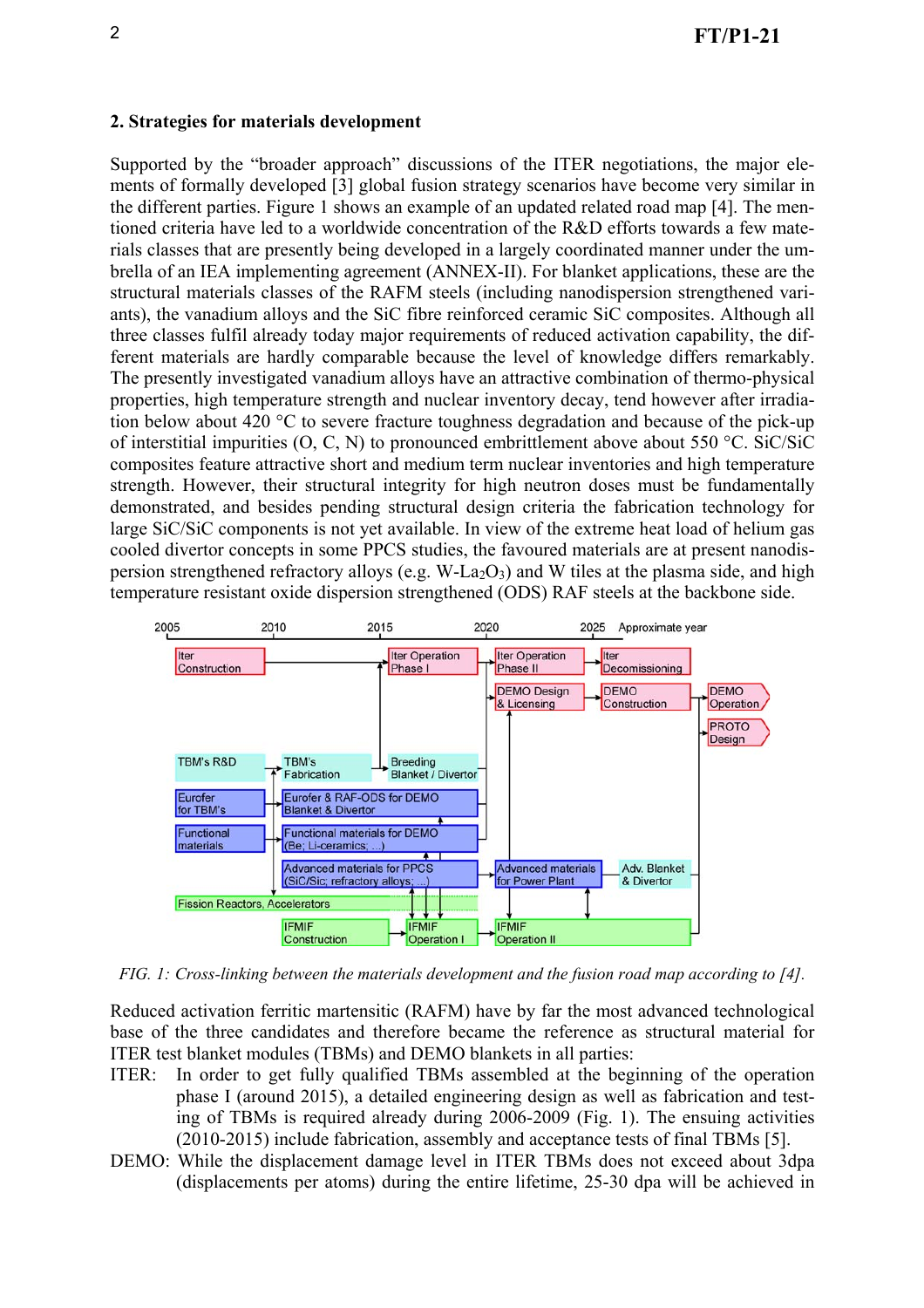DEMO blankets within one year. That is, the neutron and thermo-mechanical loads of DEMO operating conditions are much more demanding. For DEMO design & licensing (fig. 1), all necessary materials should be qualified up to about 70-80 dpa in a fusion relevant neutron environment like IFMIF until around 2022.

Within the European Union, the two major breeder blanket concepts presently being developed are the Helium Cooled Pebble Bed (HCPB), and the Helium Cooled Lithium Lead (HCLL) blankets. For both concepts, different conceptual designs are being discussed with temperature windows in the range 250-550 °C for conservative approaches based on "reference" reduced activation ferritic-martensitic (RAFM) steels, and in the range 300-650 °C for more advanced versions, taking into account RAFM ODS steels. In addition, high thermal efficiencies beyond  $\sim$ 45% could be achieved by the use of SiC<sub>t</sub>/SiC channel inserts inside LiPb coolant tubes in a Dual Coolant concept. In order to timely provide a related materials database for the Test Blanket Modules of ITER and for DEMO, the European strategy for materials development is largely governed by the key issues (i) high neutron damage resistance, (ii) good mechanical properties at high operating temperature, and (iii) low activation properties. Similar approaches with different emphasis exist in Japan, the RF, and US.

# **3. Reduced activation steels of EUROFER type**

# **3.1 Alloy selection, heat production, joining and manufacturing technologies**

RAFM steels are modified compositions of conventional ferritic-martensitic 8-12% Cr-MoVNb steels mainly by exchanging Mo, Nb and Ni with W and Ta in order to obtain low activation capability [6]. To meet the ambitious time schedule, an integrated research and test program has been set up that includes besides broad based alloy development and qualification activities also various joining and manufacturing technologies of test modules and mockups. As a result of a systematic screening of many reduced activation ferritic-martensitic (RAFM) laboratory heats in Europe [7-10], and taking into account experience from similar programs in Japan and US, the 9% CrWVTa alloy EUROFER-97 was specified and industrial batches of 3.5 and 7.5 tons have been produced by two different EU companies with 10 different heats and 18 different semi-finished, quality-assured product forms (forged bars, plates, tubes wires) in various dimensions. Table 1 shows the chemical compositions of EUROFER-97 and the Japanese reference RAFM steel F82Hmod with upper limits of radiologically undesired elements. The produced RAFM steels meet already today the requirement of being low level waste after 80-100 years of DEMO reactor shutdown. The next step is the alloy fine tuning on the basis of substantial results from fission reactor irradiations and the subsequent definition and fabrication of EUROFER-II around end of 2006. An additional optimisation (EUROFER-III) aims at a substantial reduction of radiological impurities. This is considered to be technically possible on the expense of costs and would further significantly reduce the remaining γ-dose rate beyond 100 years, but would have no measurable impact on mechanical properties.

The main fabrication technologies presently examined for European breeder blanket structures include (i) bending, cutting and machining of different EUROFER plates, (ii) joining of complex shaped semi-finished products with many internal ducts, and (iii) heat treatments to ensure long-term aging resistance and to adjust a well defined microstructure that guarantees appropriate ductility and fracture toughness properties.

As joining technologies play a key role in the timely qualification of all breeder blankets, a broad based technology program has been launched in Europe on EUROFER-97 steel prod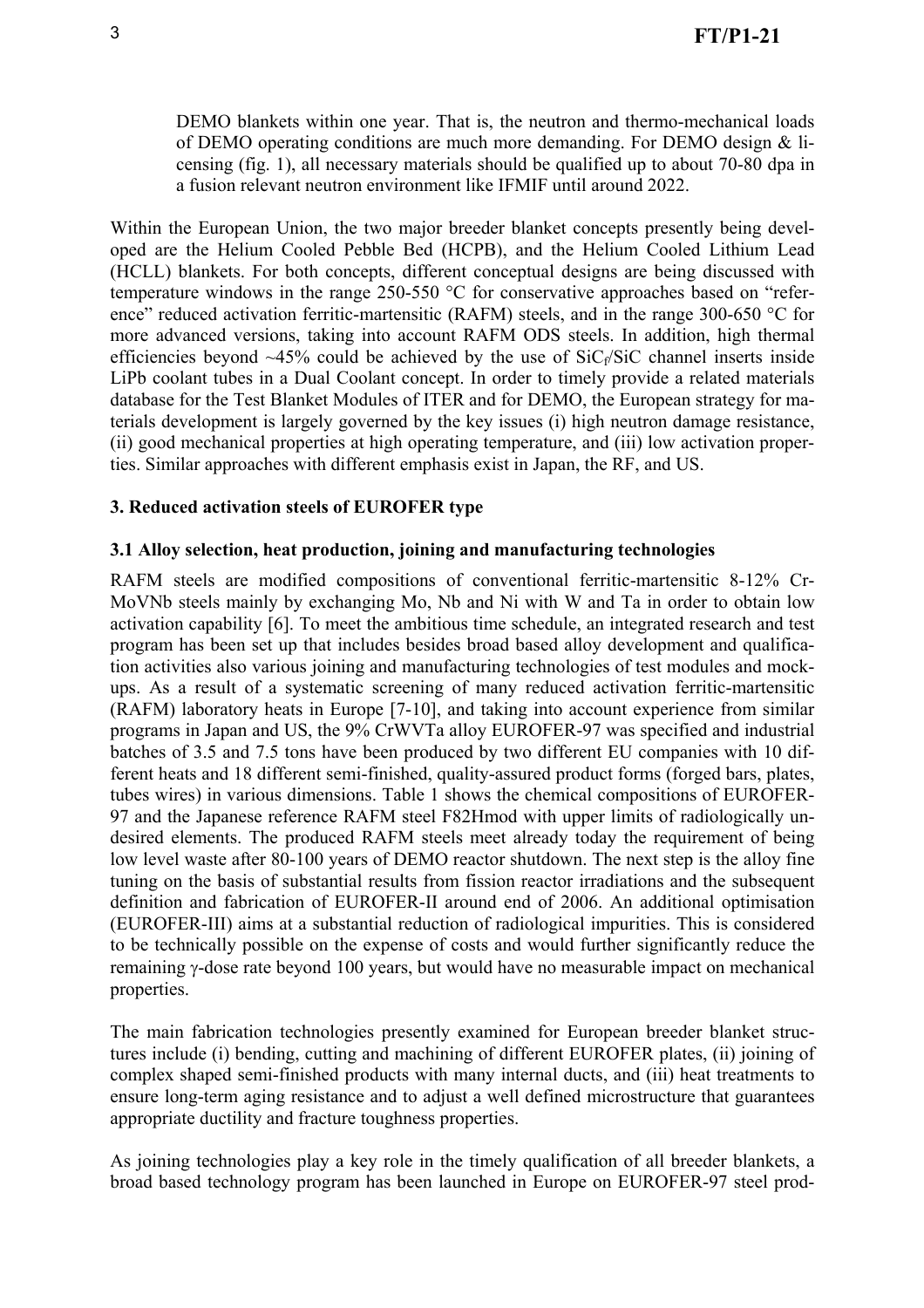ucts with several associations involved. The joining technologies included until now (i) TIG welds, (ii) electron beam welds, (iii) laser welds, (iv) fusion welds under uni-axial pressure, as well as (v) solid-solid HIP joints and powder consolidated blocks. The welded product forms ranged from laboratory scale tensile and fracture toughness samples for a systematic analysis of post-weld heat treatments (PWHT) on mechanical and microstructural properties to medium-scale mock-up fabrication with structural integrity tests after PWHT. An overview on EUROFER-specific manufacturing technologies with special emphasis on results of joining techniques is given in [11]. Extensive chipless shaping and joining experience taking into account different welding procedures and powder technology product forms have demonstrated that EUROFER type steel complies with a wide range of established manufacturing processes.

|                | Radiologically | Eurofer 97 specified              | Eurofer 97 achieved | F82Hmod.Heat 9741 |
|----------------|----------------|-----------------------------------|---------------------|-------------------|
|                | desired (ppm)  | $(mass-%$                         | $(mass-%$           | $(mass-%$         |
| A) C           |                | $\overline{0.09}$ - 0.12 [ 0.11 ] | $0.11 - 0.12$       | 0.09              |
| <b>Cr</b>      |                | $8.5 - 9.5$ [9.0]                 | $8.82 - 8.96$       | 7.7               |
| W              |                | $1.0 - 1.2$ [1.1]                 | $1.07 - 1.15$       | 1.94              |
| Mn             |                | $0.20 - 0.60$ [ 0.40 ]            | $0.38 - 0.49$       | 0.16              |
| V              |                | $0.15 - 0.25$                     | $0.18 - 0.20$       | 0.16              |
| Ta             |                | $0.10 - 0.14$ [0.12]              | $0.13 - 0.15$       | 0.02              |
| $N_2$          |                | $0.015 - 0.045$ [ 0.030 ]         | $0.018 - 0.034$     | 0.006             |
| P              |                | ${}_{\leq 0.005}$                 | $0.004 - 0.005$     | 0.002             |
| ${\bf S}$      |                | ${}_{\leq 0.005}$                 | $0.003 - 0.004$     | 0.002             |
| B              |                | ${}< 0.001$                       | $0.0005 - 0.0009$   | 0.0002            |
| O <sub>2</sub> |                | ${}_{0.01}$                       | $0.0013 - 0.0018$   | (0.01)            |
| Nb<br>B)       | $< 0.01$ ppm   | [< 0.001 (10 ppm)]                | $0.0002 - 0.0007$   | 0.0001(1 ppm)     |
| Mo             | $\leq 1$ ppm   | [< 0.005 (50 ppm)]                | $0.001 - 0.0032$    | 0.003(30 ppm)     |
| Ni             | $\leq 10$ ppm  | [< 0.005 (50 ppm)]                | $0.007 - (0.028)$   | 0.02(200 ppm)     |
| Cu             | $\leq 10$ ppm  | [< 0.005 (50 ppm)]                | $0.0015 - (0.022)$  | 0.01(100 ppm)     |
| Al             | $\leq 1$ ppm   | [< 0.01 (100 ppm)]                | $0.006 - 0.009$     | 0.003(30 ppm)     |
| Ti             | $<$ 200 ppm    | $< 0.01$ (100 ppm)                | $0.005 - 0.009$     | 0.01(100 ppm)     |
| Si             | $< 400$ ppm    | $< 0.05$ (500 ppm)                | $0.04 - 0.07$       | 0.11(1100 ppm)    |
| Co             | $< 10$ ppm     | $\leq 0.005$ (50 ppm)]            | $0.003 - 0.007$     | 0.05(50 ppm)      |

*Table 1: Chemical composition of Eurofer 97 compared to F82Hmod; target values in [..]. A) Main alloying elements, B) radiologically undesired elements in mass% and (ppm)* 

### **3. 2 Materials design limits and status of materials database**

*Heat treatment, aging and physical properties:* Broad based characterizations and recommended heat treatments are available for the RAFM steels EUROFER-97 and F82Hmod. For EUROFER-97, the recommended two-stage heat treat treatment varies slightly depending on the product form: Normalization at 980-1040 °C for 27-30 min, followed by tempering at 750-760 °C for 90-120 min. All produced heats, semi-finished products and joints were post heat treated and analysed in various EU laboratories with emphasis on traceability and reproducibility. Until now, the in-depth chemical and homogeneity analyses have not revealed any abnormalities. The EUROFER-97 grain size is about 2-3 times lower with respect to F82Hmod. Continuous CCT diagrams have been analysed in detail together with the transformation, long-term aging, hardening and thermal expansion ( $\alpha_m$  and  $\alpha_i$ ) behaviour in the temperature range from RT-1120 °C [8]. Other physical properties include Elastic (E) and shear moduli (G), Poisson's ratio (ν), electrical resistivity (Ω), Density (ρ), specific heat  $(C_p)$ , thermal conductivity (k) and diffusivity (a), as well as magnetic properties.

*Tensile properties:* On the basis of diversified EU laboratories a reliable database exists on different unirradiated EUROFER-97 heats, product forms and orientations in the temperature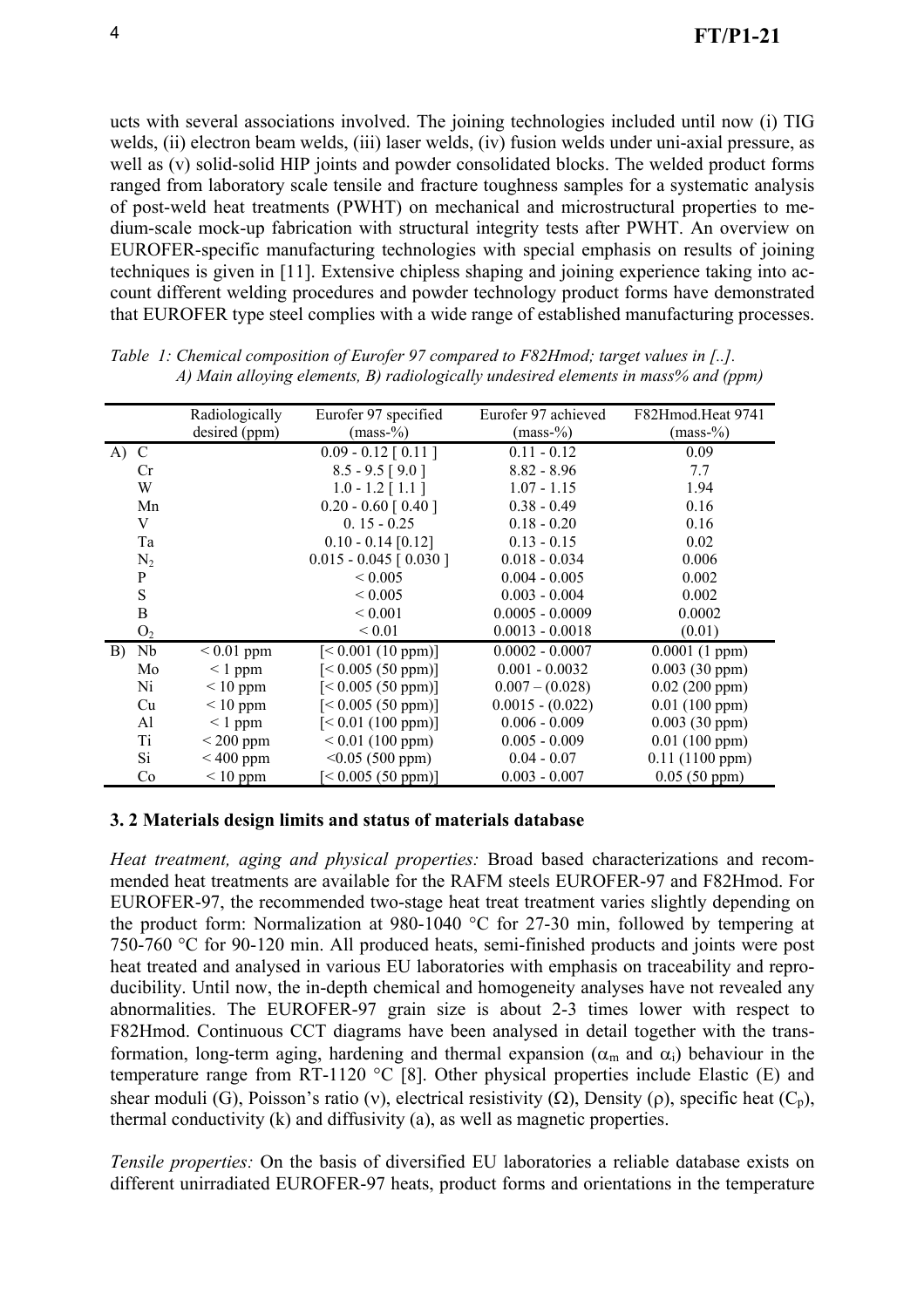range RT-750 °C, both on base and welded samples. Tensile strength and ductility are almost unaffected by aging at 280-600 °C up to 3300 h. In the temperature range around 250-300 °C, which is most relevant for "low temperature irradiation embrittlement" mixed spectrum reactor irradiations exist up to about 9 dpa [12-14]. The related radiation induced strength increase of  $\Delta \sigma$ <sub>y</sub>  $\cong$  500 MPa and the according total elongation of a few percent is within the scatter band in agreement with F82mod data.

*Impact toughness and Fracture toughness:* Impact tests have been carried out with standard and KLST-type specimens on all EUROFER-97 half products in all heat treated, aged and

joined conditions. The common KLST impact tests reveal in the asreceived condition a ductile to brittle transition temperature (DBTT) of about -90  $^{\circ}$ C (Fig. 2). After irradiation at 300 °C to 8 dpa this DBTT is increased to about 40 °C [12]. DBTT of solid-solid HIP joints is between - 60 and -90 °C, depending on the PWHT. Besides DBTT, upper shelf and lower shelf energies and FATT were determined.

Fracture toughness data based on CT, 1/2T CT and pre-cracked Charpy specimens have been measured in the heat treated condition in EU



*FIG. 2: KLST impact transition curves for EUROFER-97 8 mm plate after 300 °C irradiation*

laboratories. According to the master curve approach for CT specimens,  $T_0$  is equal to -30 °C. With respect to the international approach of qualifying miniaturized samples for fracture toughness, an overview is given in [15].

*Fatigue and creep fatigue:* For isothermal, strain controlled (creep) fatigue experiments complete datasets are available for EUROFER-97 in some EU laboratories from RT-550 °C up to a total strain range of  $\Delta \epsilon_1 = 1.5$ %, and for dwell times in the compression and/or tensile phase from 0-600 s. The datasets include a sufficiently high number of stress-strain hysteresis loops per fatigue test and allows already a satisfactory correlation between  $\Delta \varepsilon_t$  and the number of cycles to failure  $N_f$  for a given set of machined specimens. However, for reliable lifetime prediction models, the impact of surface roughness on  $N_f$  and a correlation between micro-crack initiation and propagation with  $N_f$  needs still a lot more R&D work. Thermal creep fatigue with dwell times of 1000 s either in the compression or in the tensile phase, and with temperature windows from 100 to (500-550)  $^{\circ}$ C reveals lifetimes N<sub>f</sub> between 400 and 9000 cycles, depending on the experimental conditions. However,  $N_f$  of such thermally fatigued EURO-FER-97 is reduced by about one order of magnitude during alternating dwell times at high and low temperatures.

*Creep and creep rupture:* In the design relevant temperature and stress range broad based creep-rupture experiments between 450 and 600 °C up to 30 000 h creep rupture time have been executed on EUROFER-97 heats in two EU laboratories. Creep behaviour, stress exponents, 1% yield limits and rupture times showed no deviations from expected behaviour, confirming long term stability and predictability [8]. Emphasis is presently given on the safety relevant low-stress range (100 MPa and below).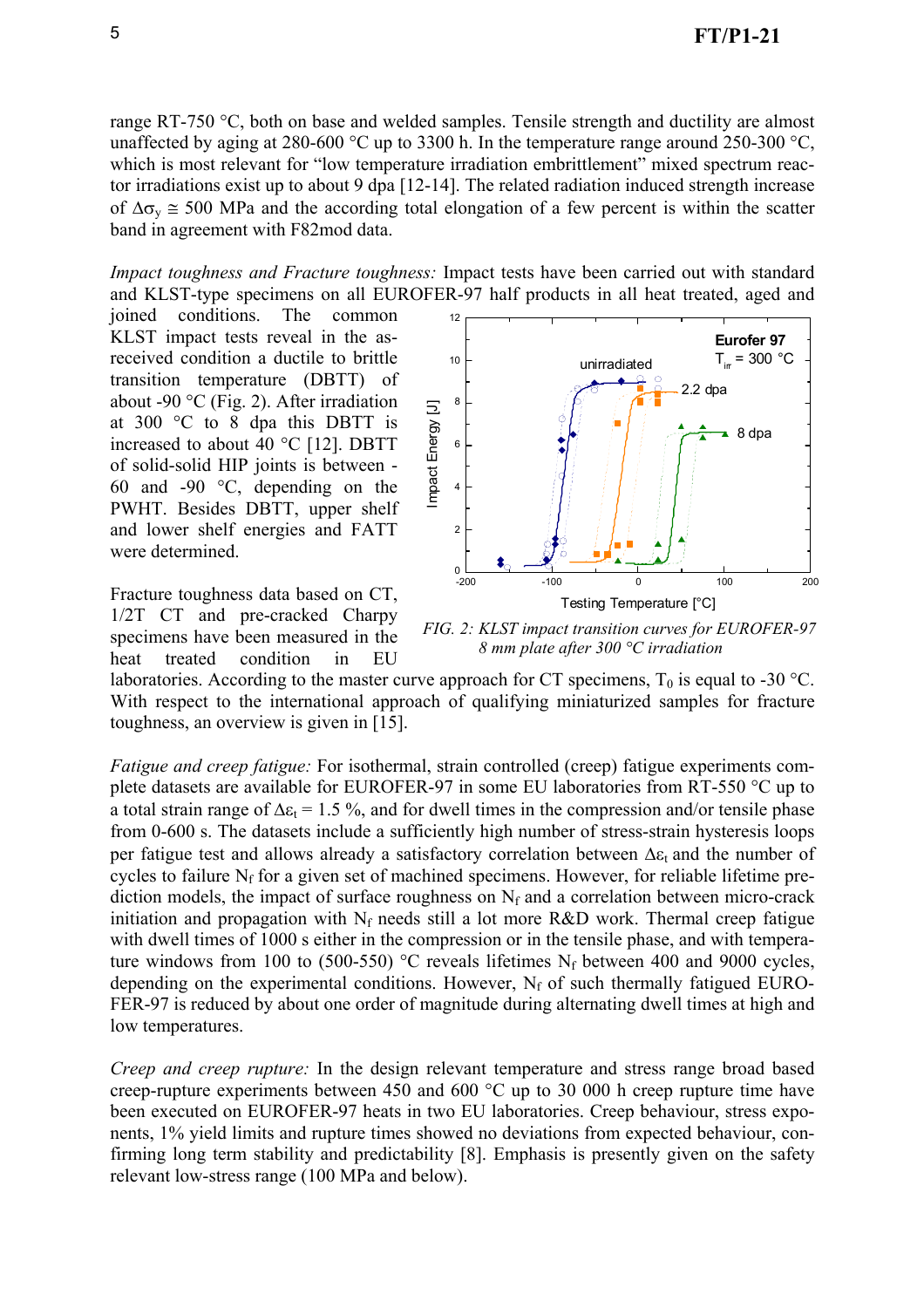*Fission reactor irradiations:* Besides already available results mainly from the mixed spectrum reactors BR2 and HFR in the lower dose regime, broad based HFR irradiations on 11 different heats have been performed between 60 and 450 °C with displacement damage levels up to 15 dpa, and in the fast breeder reactor BOR60 at 330 °C up to 30 dpa. The different heats include besides some reference RAFM steels various heats of EUROFER-97, EURO-FER-ODS, as well as  $^{10}B$  and  $^{11}B$  doped EUROFER to simulate helium effects. Significant PIE results will likely be available end of 2005. 75 dpa data after 330 °C irradiation will become available in about two years. Although irradiated EUROFER specimens have been examined at present only at 10 dpa and below, it can be stated that irradiation induced hardening, ductility reduction and fracture toughness degradation are highly superior to irradiated conventional ferritic-martensitic steels like EM10, HT9, MANET and T91. After irradiation, diffusion welded material performs worse than plate in the impact and fracture tests, but HIP welded material gives good impact results after irradiation.

*Materials design limit data, modelling and constitutive equations:* The materials community has to meet requests coming from "General Design Requirements Documents" or "ITER Interim Structural Design Criteria" in due time. Therefore, not only a sound database on materials properties is presently set up for EUROFER-97 but also data files containing traceable information on (i) procurement specification, (ii) grades of material used in the ITER TBM

relevant specifications, and (iii) section designations corresponding to material properties groups. These properties groups contain besides the analysed materials behaviour especially the "Material Design Limit Data". For EUROFER-97 such data are drafted in [16]. Besides the materials data a wealth of modelling activities is needed not only for a scientific understanding of properties but also for safety and availability assessments as well as for lifetime prediction of components. Finally, within the materials design interface activities constitutive equations need to be established further in strong interaction with fusion specific code developments.

*Materials database:* The data from the resulting R&D activities are compiled in relational data bases in Japan and Europe. An example of a EU database is given in Fig. 3, and further design relevant EUROFER-97 data are collected in [16].





#### **3.3 Improvement of high temperature strength - the RAF(M) ODS steels**

For specific blanket and divertor applications a replacement of presently considered conventionally produced RAFM steels by suitable ODS alloys allows a substantial increase of the operating temperature from  $\sim$ 550 °C to about 650 °C or even more. This has been shown by long-term (≤10,000 h between 600 and 700 °C) creep rupture tests on specimens made of EUROFER97-ODS. A large material characterisation program, including reactor irradiation to 15, 30 and 70 dpa, is ongoing. A breakthrough has been achieved at FZK in overcoming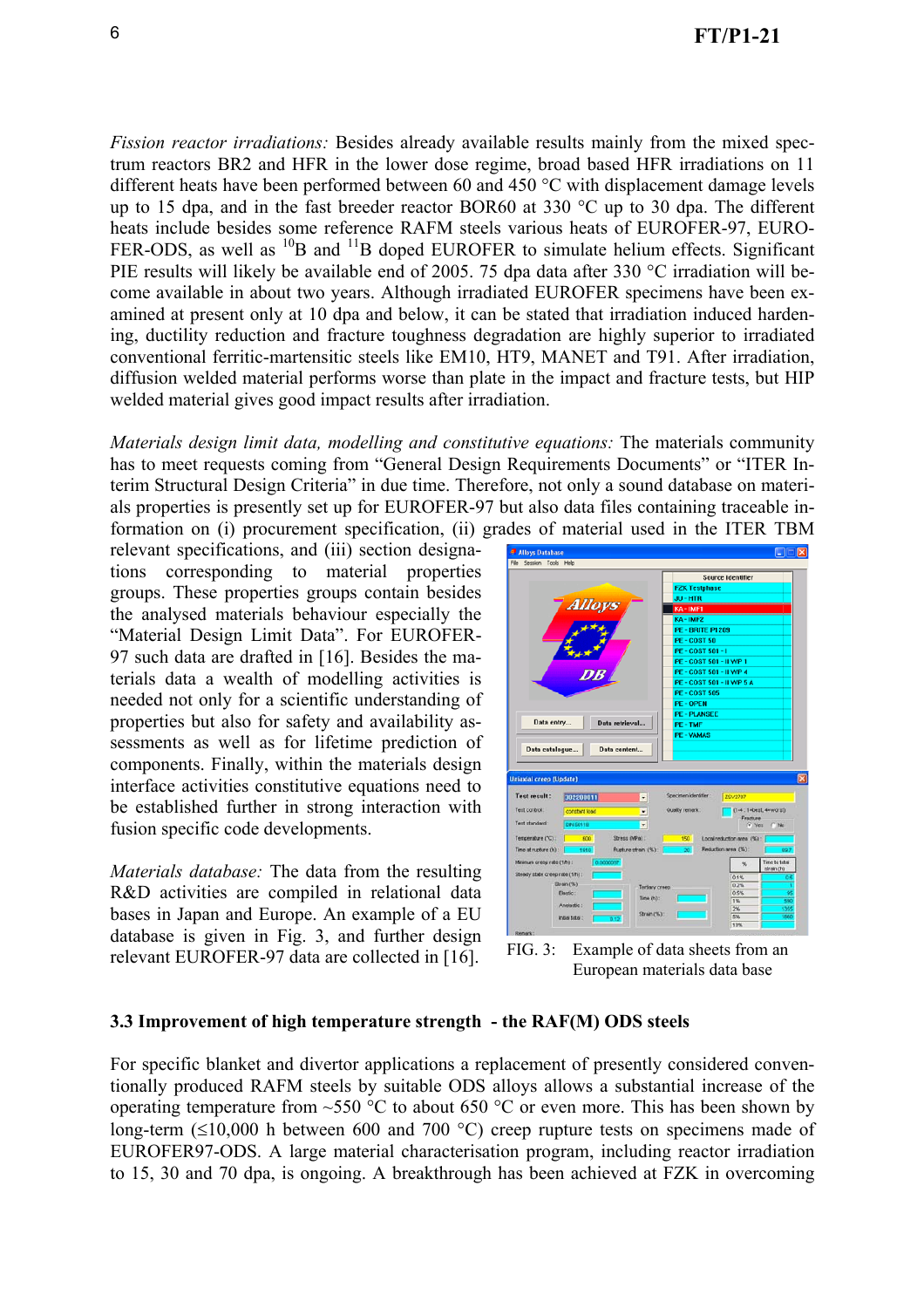the poor high temperature ductility and ductile-to-brittle-transition temperature (DBTT) of first generation RAFM-ODS and commercial ferritic ODS alloys: the production route of the mechanically alloyed EUROFER-0.3wt%  $Y_2O_3$  included rolling in the so-called cross-roll technique with industrial partners, followed by appropriate thermal treatment. As a result, yield and ultimate tensile strength of the ODS-Eurofer are raised by 50% and more, compared to the non-ODS RAFM steels like Eurofer 97 and F82H mod. The total and uniform elongation of the ODS steel are superior over the whole temperature range to that of common RAFM steels. Impact tests on sub-size KLST specimens show greatly improved DBTT which could be shifted from +120°C for hipped ODS-Eurofer of the first generation to values well below 0°C. To establish reliable joining between ODS and RAFM steels, a diversified program on diffusion weldments was performed, showing that between RT and 700 °C all joints reached strength and ductility of the base EUROFER steel. Analytical High Resolution TEM has been used to explain the encouraging behaviour of the European RAFM-ODS batches.



*Fig. 4: Larson-Miler plot for EUROFER-97 with different heat treatments in comparison with oxide dispersion strengthened EUROFER-ODS and F82Hmod (red broken line)*

### **3.4 SiCf/SiC composites and refractory alloys**

 $SiC_f/SiC$  composites are considered in the world as a most promising structural material option for a very high temperature operating window for blankets. Presently the results of neutron irradiation effects on  $SiC_f/SiC$  composites up to 6 dpa are collected in Europe with irradiation temperatures of  $~600$  and 900 °C, respectively. Reductions in the bending modulus and dynamic modulus of some types of  $SiC_f/SiC$  composite have been observed, where others remained unaffected. Although neutron radiation strongly reduces the thermal conductivity, the results indicate that with proper selection of manufacturing processes improvements can be realised. In the EU both 2-D and 3-D  $SiC_f/SiC$  composites have been manufactured in close co-operation with Japan and the US to optimise the 3-D fibres architecture. Strength values of 200 MPa can be accomplished and the aim is for thermal conductivity over 20 W/mK.

In addition to the blanket activities, a modular He gas cooled divertor is being developed within the framework of the EU power plant conceptual study. As  $\sim$ 10 MW/m<sup>2</sup> and more needs to be removed, the design is presently based on tiles made of W  $(\sim 2000 \degree C)$ , as well as